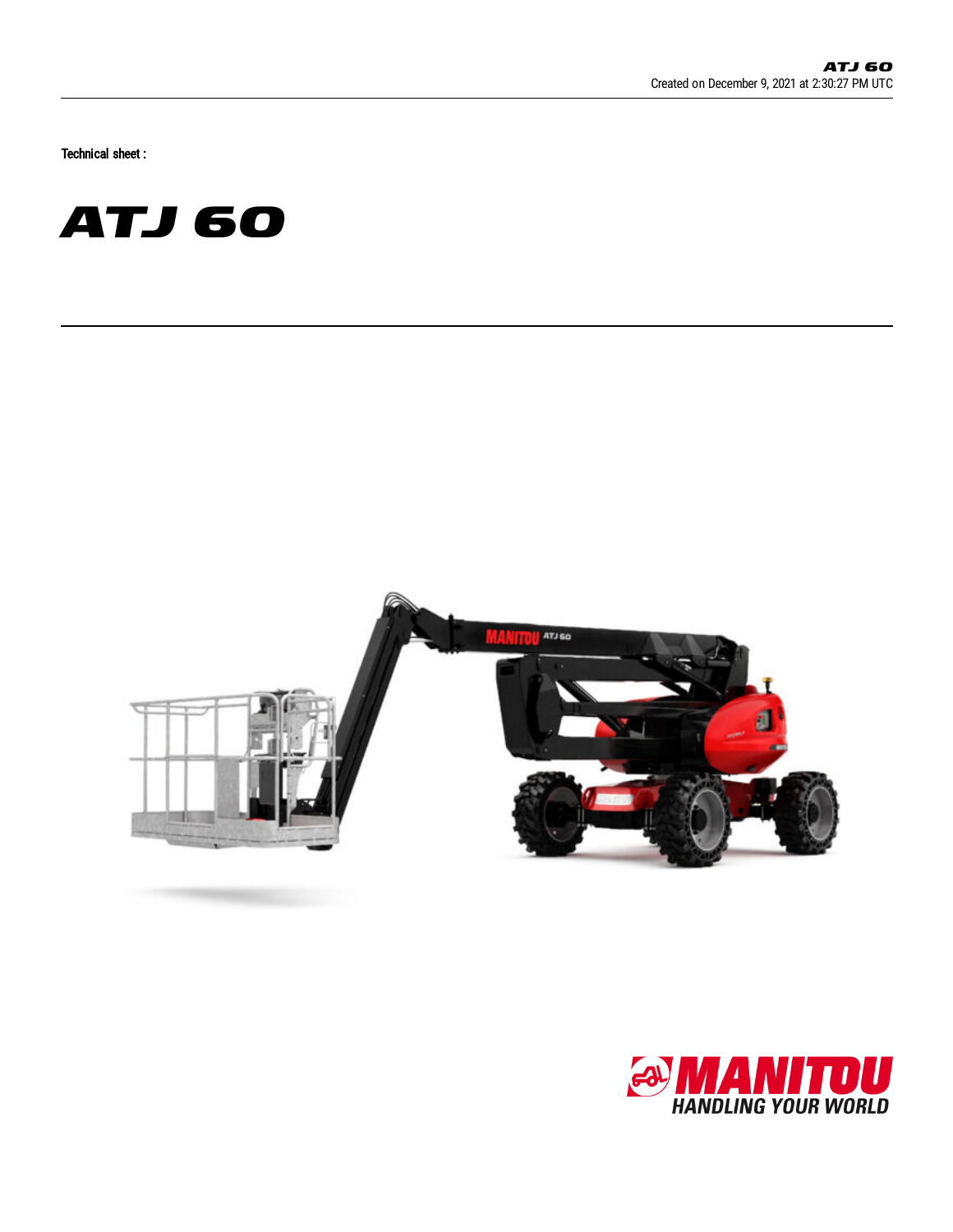| <b>Capacities</b>                       |             | Imperial                                                                     |
|-----------------------------------------|-------------|------------------------------------------------------------------------------|
| Working height                          | h21         | 66 ft 9 in                                                                   |
| Platform height                         | h7          | 60 ft 2 in                                                                   |
| Max. outreach                           | r1          | 39 ft 4 in                                                                   |
| Overhang                                | h31         | 50 ft                                                                        |
| Pendular arm rotation (bottom)          |             | +66 $^{\circ}$                                                               |
| Platform capacity                       | Q           | 500 lbs                                                                      |
| Turret rotation                         |             | 360°                                                                         |
| Platform rotation (right / left)        |             | 90°/90°                                                                      |
| Number of people (inside / outside)     |             | 2/2                                                                          |
| <b>Weight and dimensions</b>            |             |                                                                              |
| Platform weight*                        |             | 22267 lbs                                                                    |
| Platform dimensions (length x width)    | lp / ep     | 6 ft 11 in x 2 ft 7 in                                                       |
| Overall width                           | b1          | 7 ft 10 in                                                                   |
| Overall length                          | 1           | 27 ft 8 in                                                                   |
| Overall height                          | h17         | 8 ft 11 in                                                                   |
| Overall length (stowed)                 | $ 9\rangle$ | 20 ft 5 in                                                                   |
| Overall height (stowed)                 | h18         | 9 ft 3 in                                                                    |
| Floor height (access)                   | h20         | $1$ ft 8 in                                                                  |
| Counterweight offset (turret at 90°)    | a7          | 4 in                                                                         |
| Internal turning radius (over tyres)    | b13         | 4 ft 2 in                                                                    |
| External turning radius                 | Wa3         | 12 ft 10 in                                                                  |
| Ground clearance at centre of wheelbase | m2          | 1 ft 5 in                                                                    |
| Wheelbase                               | y           | 7 ft 10 in                                                                   |
| <b>Performances</b>                     |             |                                                                              |
| Drive speed - stowed                    |             | 3 mph                                                                        |
| Drive speed - raised                    |             | 1 mph                                                                        |
| Gradeability                            |             | 40 %                                                                         |
| Wheels                                  |             |                                                                              |
| Tyres type                              |             | Solid Tyres Cured-On                                                         |
| Drive wheels (front / rear)             |             | 2/2                                                                          |
| Steering wheels (front / rear)          |             | 2/2                                                                          |
| Braking wheels (front / rear)           |             | 0/2                                                                          |
| <b>Engine/Battery</b>                   |             |                                                                              |
| Engine brand / model                    |             | Kubota - D1803-CR-TIE4B                                                      |
| I.C. Engine power rating / Power (kW)   |             | 42.90 Hp / 32.80 kW                                                          |
| <b>Miscellaneous</b>                    |             |                                                                              |
| <b>Ground Pressure</b>                  |             | 300 PSI                                                                      |
| Hydraulic Pressure                      |             | 4931 PSI                                                                     |
| Hydraulic tank capacity                 |             | 21 US gal                                                                    |
| Fuel tank                               |             | 21 US gal                                                                    |
| Noise to environment (LwA)              |             | $< 102$ dB(A)                                                                |
| Vibration on hands/arms                 |             | $< 0.50$ m/s <sup>2</sup>                                                    |
| <b>Standards compliance</b>             |             |                                                                              |
| This machine is in compliance with:     |             | ANSI A92.20-2018 CSA B354.6 ICES-002-Issue 6<br><b>Standard Canadian EMC</b> |

ATJ 60 - Created on December 9, 2021 at 2:30:27 PM UTC

\*Varies according to options and standards of the country to which the machine is delivered \*\* According to "REDUCE cycle"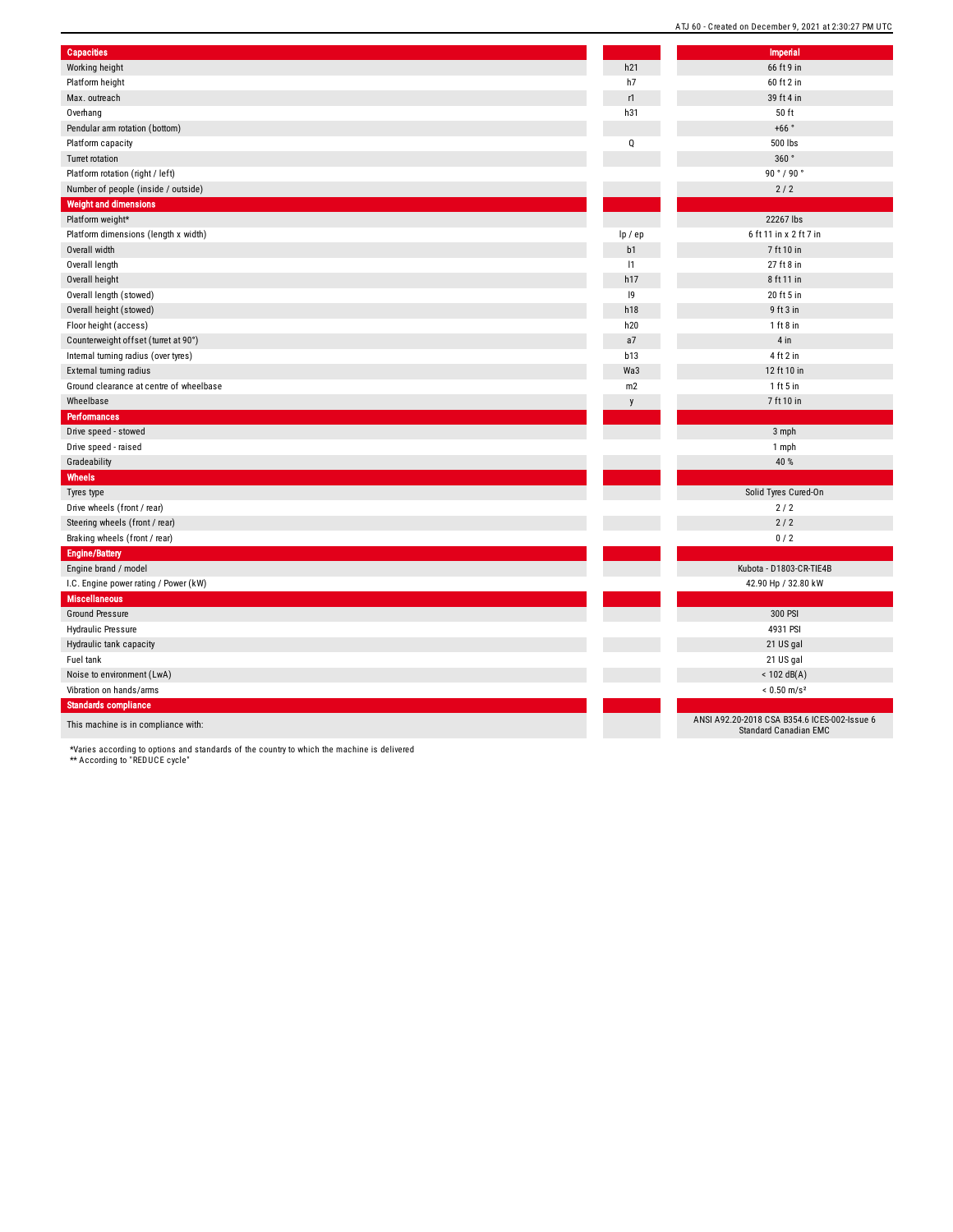ATJ 60 - Dimensional drawing





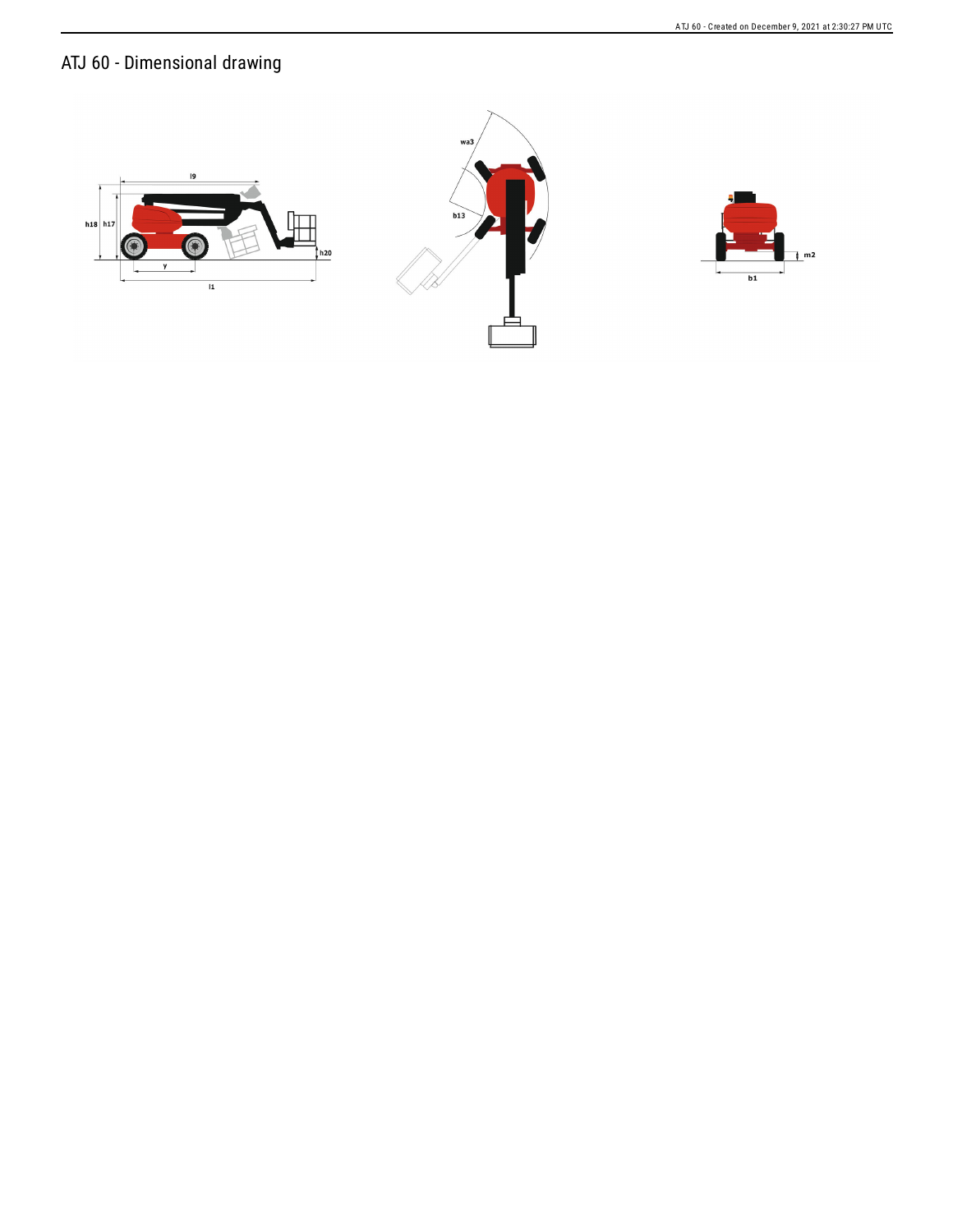## **Equipment**

| Standard                                                                    |
|-----------------------------------------------------------------------------|
| 4 simultaneous movements                                                    |
| 4 wheel drive                                                               |
| 4 wheel steer with crab mode                                                |
| Audible alarm and illuminated indicator lamp (leveling, overload, lowering) |
| Backup electrical pump                                                      |
| Battery cut-off                                                             |
| CAN bus technology                                                          |
| Differential locking on rear axle                                           |
| Easy Manager                                                                |
| Emergency stop button in platform and on frame                              |
| Engine on swivel chair                                                      |
| Lift and drive                                                              |
| Lockable fuel cap                                                           |
| Oscillating front axle                                                      |
|                                                                             |
|                                                                             |

| Optional                   |
|----------------------------|
| Air predisposition         |
| Beep on every movement     |
| Beep upon travel           |
| Biodegradable oil          |
| Cold weather kit           |
| Continuous turret rotation |
| Onboard generator (5 kW)   |
| Working light              |
|                            |